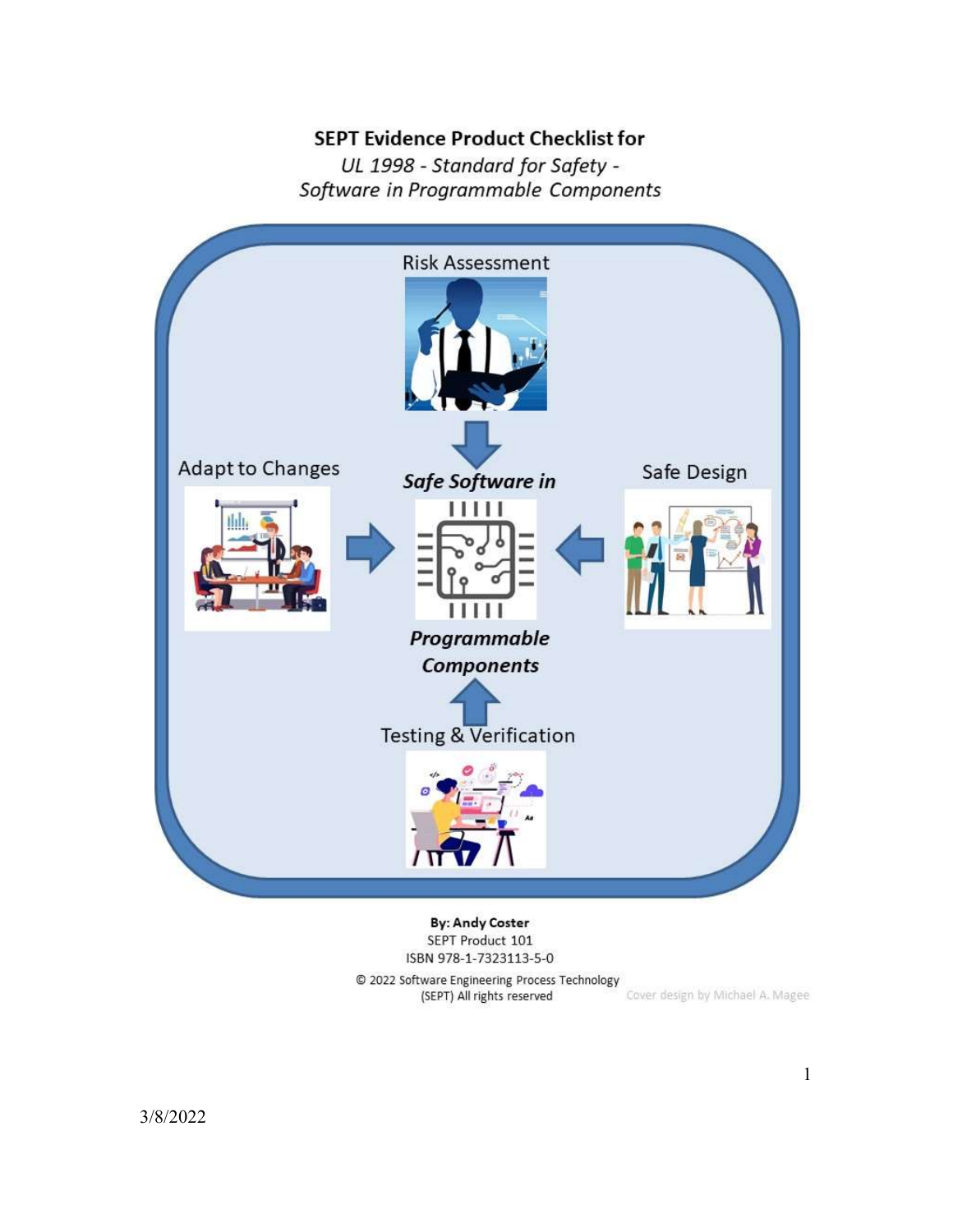# Evidence Product Checklist

For

# UL 1998 Standard for Safety -Software in Programmable Components

# Edition 3

978-1-7323113-5-0

Author: Andy Coster E-mail: acoster156@gmail.com

## SEPT Product 101

Produced by Software Engineering Process Technology (SEPT) 2725 NW Pine Cone Drive Issaquah, WA. 98027 Tel. 425-391-2344 E-mail: Stanmagee@smartwire.net Web Site: www.12207.com

© 2022. Software Engineering Process Technology (SEPT) All rights reserved.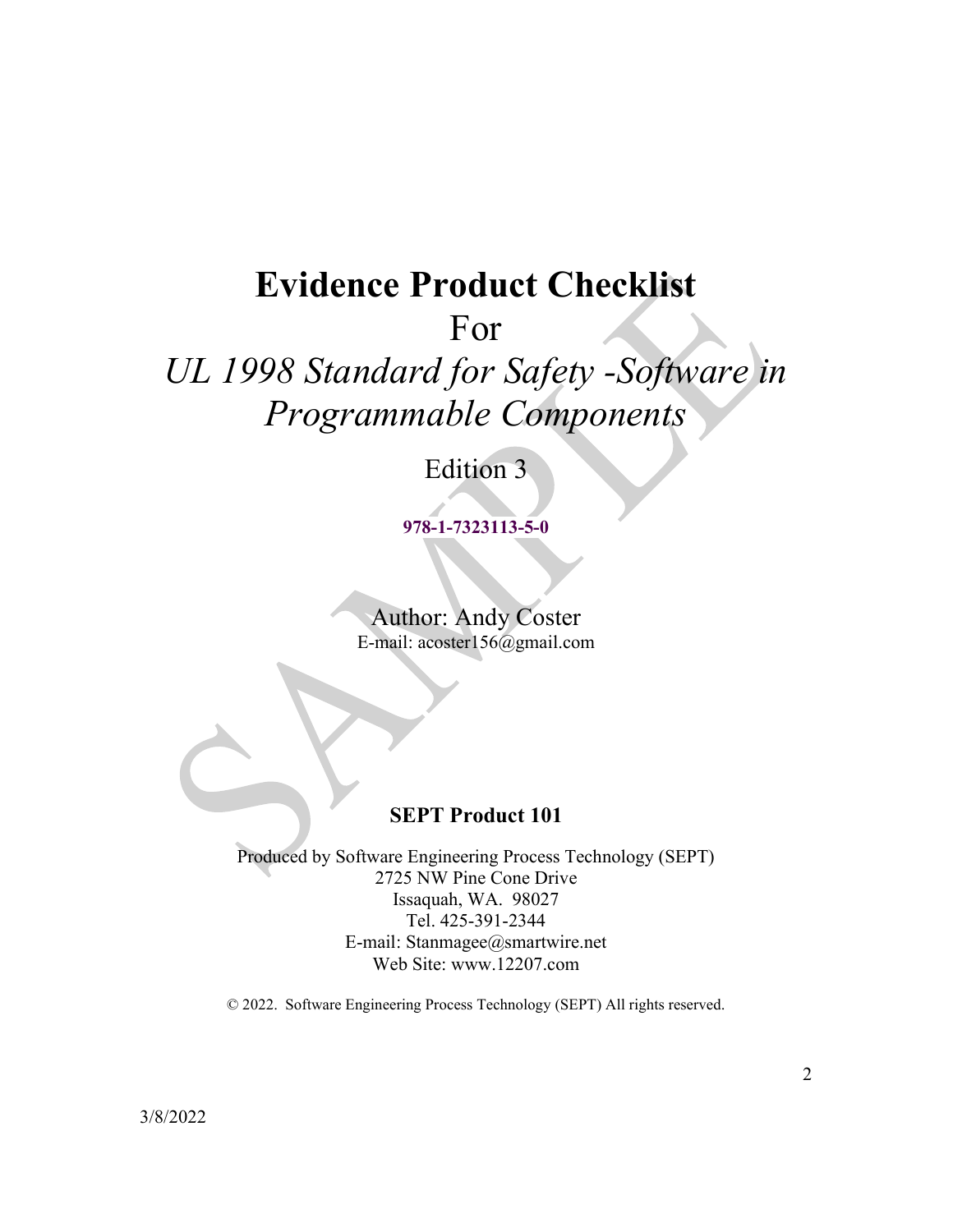| <b>Changes to</b><br>the<br><b>Standard</b> | Date         | <b>Description of Change</b>                                                                                                                                                | Change to the<br><b>Checklist</b>                                                                         |
|---------------------------------------------|--------------|-----------------------------------------------------------------------------------------------------------------------------------------------------------------------------|-----------------------------------------------------------------------------------------------------------|
| Edition 1                                   | May<br>2004  | The first edition of UL 1998.                                                                                                                                               | Version 1 of checklist<br>based on 2004 Edition<br>Ι.                                                     |
| Edition 2                                   | Dec-2013     | Various changes based on usage of<br>Edition 1                                                                                                                              | No update to checklist                                                                                    |
| Edition 3                                   | Sept<br>2018 | Adoption by ANSI of 2013 version<br>of UL 1998 which substantially<br>meets requirements proposed in<br>2018 with various small changes as<br>described in the history page | Version 2 of checklist<br>with 80% items<br>changed to give<br>artifact names used in<br>UL1998 edition 3 |
|                                             |              |                                                                                                                                                                             |                                                                                                           |

# UL 1998 Checklist Revision Page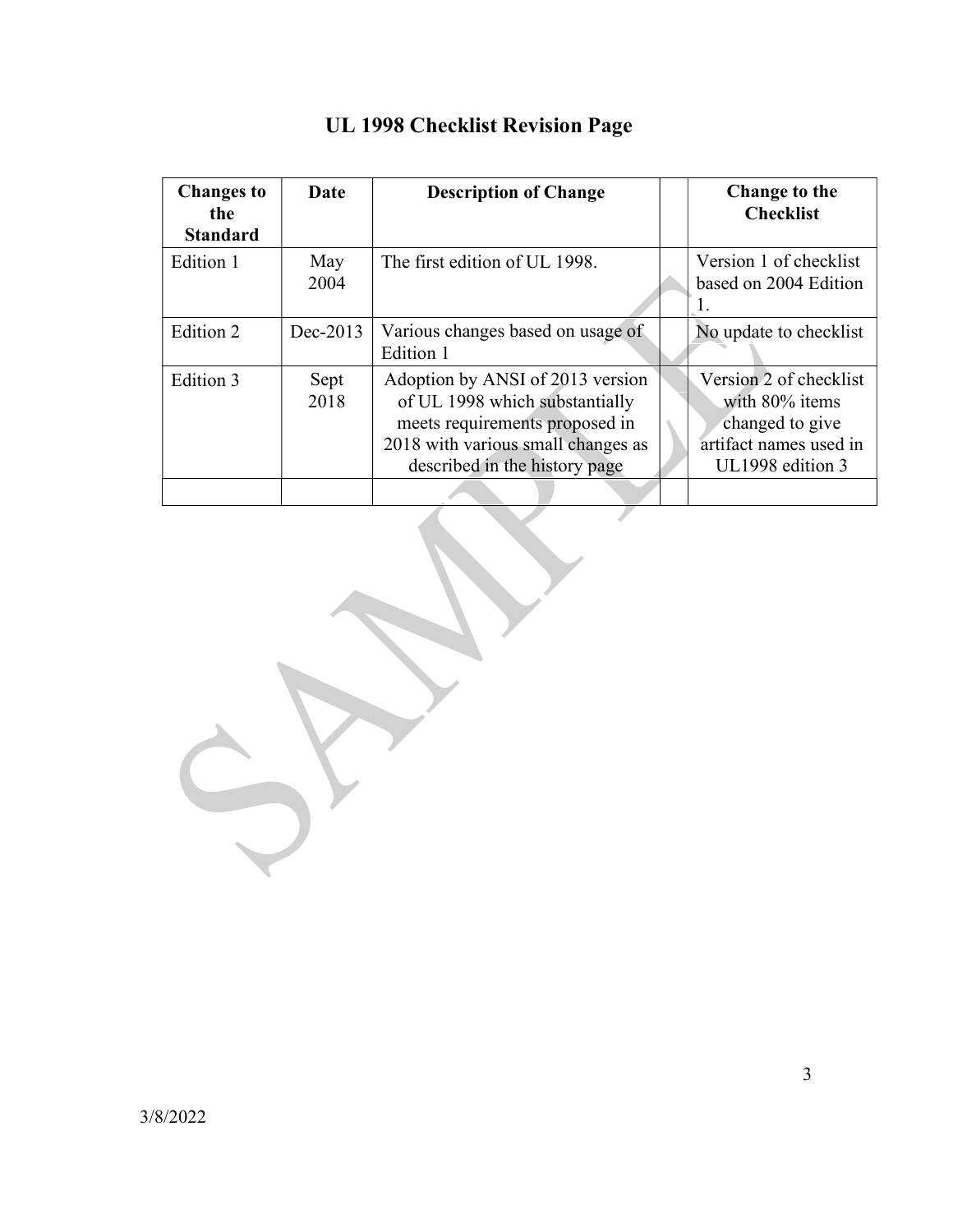# Contents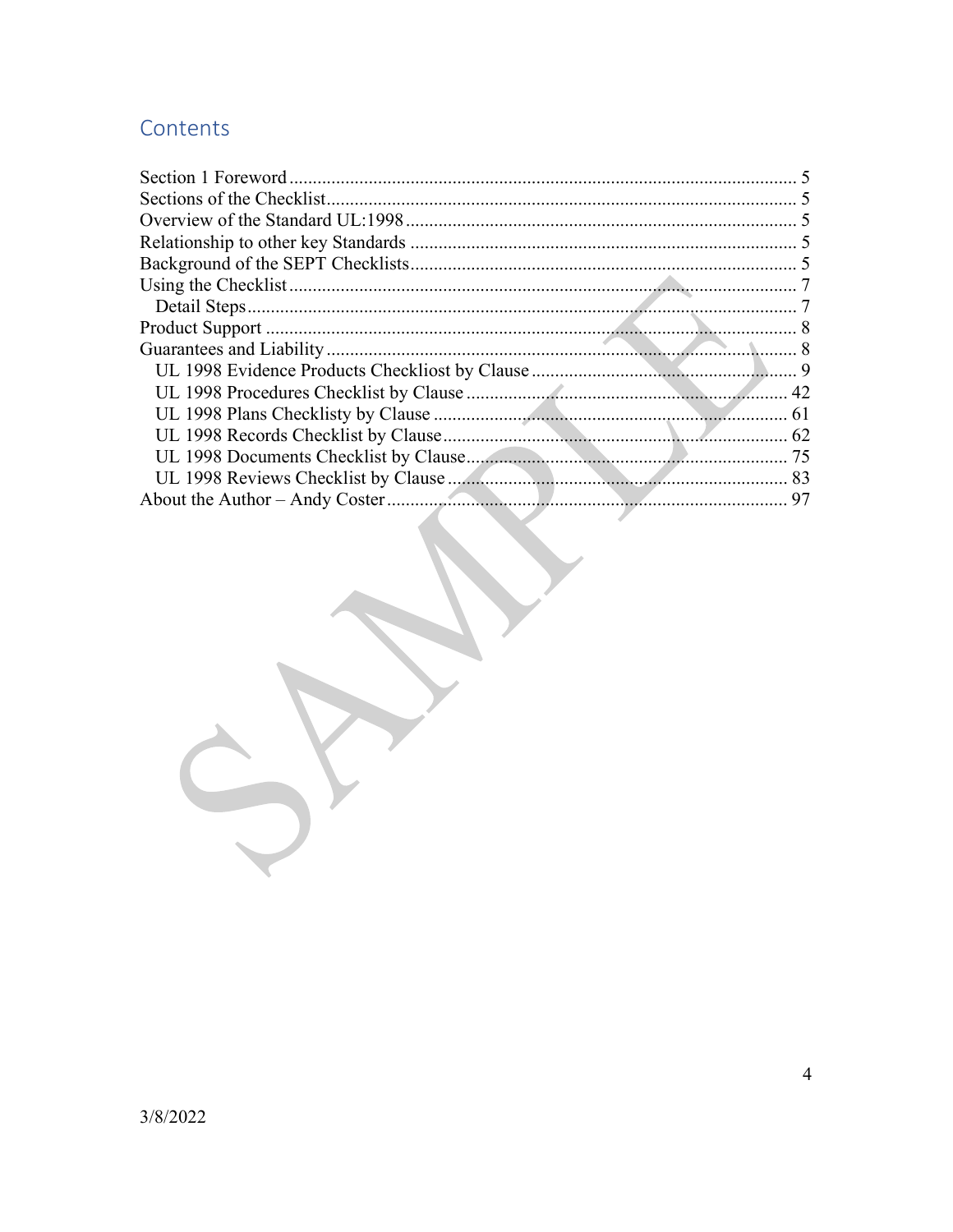# Section 1 Foreword

If a company produces products that have software in a programmable component that possibly could cause bodily harm, they need to adhere to Safety Standard UL 1998. They need this checklist, to ensure that the required artifacts (procedures, plans, records, documents and reviews) have been produced to meet the requirements of UL 1998. This checklist will save time and money for the organization.

## Sections of the Checklist

This checklist is composed of 6 sections:

- Section 1. Foreword
- Section 2. Checklist of all required and suggested UL1998:2018 (Edition 3) artifacts, by clause.
- Sections 3-7. Individual checklists for each type of artifact (procedures, plans, records, documents and reviews)
- Section 8. About the author

## Overview of the Standard UL1998

The UL 1998 standard is focused on application-specific, non-networked software in a programmable component that is embedded in a product for which a failure may result in injury to persons. In addition, UL 1998 is a reference software standard intended to be used in conjunction with any product specific safety standards that address safety requirements for the identified programmable component and the product hardware. The software configuration of a microprocessor based programmable component typically includes the operating system or executive software, communication software, microcontroller, input/output hardware, and any generic software libraries, database management or user interface software.

### Relationship to other key Standards

There is no bibliography and there are no referenced standards in UL 1998.

## Background of the SEPT Checklists

For 25 + years Software Engineering Process Technology (SEPT) has produced checklists for international and national process standards. They have been produced for Medical Devices, Quality, Security and Software processes. Organizations buy and use these checklists to:

- 1. Perform a gap analysis Standard requirements versus what the organization does;
- 2. Ensuring that all the artifacts that are cited in the standard are addressed;
- 3. Providing the traceability by artifact from the standard to a process step;
- 4. Demonstrate that the organization was following a "best of practice standard" in case of litigation;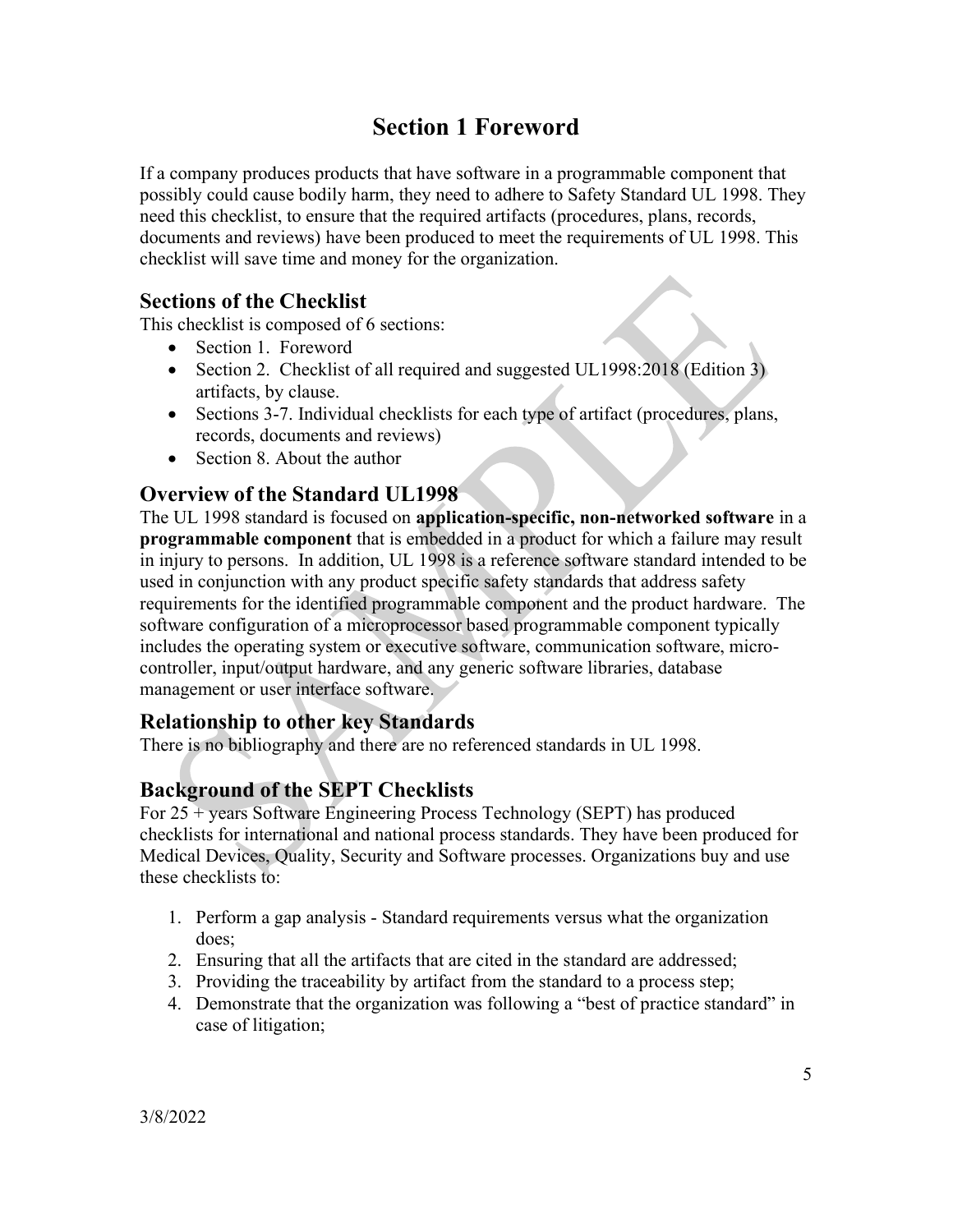- 5. Reduce cost by procuring an "Off the Shelf" checklist rather than developing one internally.
- 6. Insurance that they have a checklist that is compiled by a company experienced in deciphering standards and verified by domain experts.

#### How the UL 1998 SEPT Checklist was Constructed

The first step in construction of the checklist was to define clearly all the artifacts (procedures, plans, records, documents, or reviews) that the underlying standard calls out. Furthermore, what constitutes physical evidence (artifacts) to meet the guidance outlined in UL1998 is sometimes difficult to identify. To bridge this gap the author and SEPT experts have identified items of physical evidence called out in the standard based on their knowledge of the document and their experience in the standards field. Each item of physical evidence that was identified by these experts is listed in the checklist as an artifact (procedures, plans, records, documents, or reviews). If an artifact is required by UL1998, it appears in the checklist without an appended symbol. Sometimes we call out an artifact that is not expressly identified but we think it should be included. If that is the case, we flag it with an \* as suggested.

There must be an accompanying record of some type when a review has been accomplished. This record would define the findings of the review and any corrective action to be taken. For the sake of brevity this checklist does not call out a separate record for each review. All procedures should be reviewed but the checklist does not call out a review for each procedure unless the standard calls out the procedure to be reviewed. Where records are cited as artifacts, reviews of the records are not included, but we would expect a review to be held.

The author has carefully reviewed the Standard UL1998 and defined the physical evidence required based upon this classification scheme. SEPT's engineering department has conducted a second review of the complete list and baseline standard to ensure that the documents' producers did not leave out a physical piece of evidence that a "reasonable person" would expect to find. If an artifact is called out more than one time, only the first reference is stipulated. There are occasional situations in which a procedure or document is not necessarily separate and could be contained within another document. For example, the "Software Design Operation and Safety Features Document" could be a part of the "Software Design Document". The author has called out these individual items separately to ensure that the organization does not overlook any facet of physical evidence. If the organization does not require a separate document, and an item can be a subset of another document or record, then this fact should be denoted in the detail section of the checklist for that item. This should be done in the form of a statement reflecting that the information for this document may be found in section XX of Document XYZ. If the organizational requirements do not call for this physical evidence for a project, this should also be denoted with a statement reflecting that this physical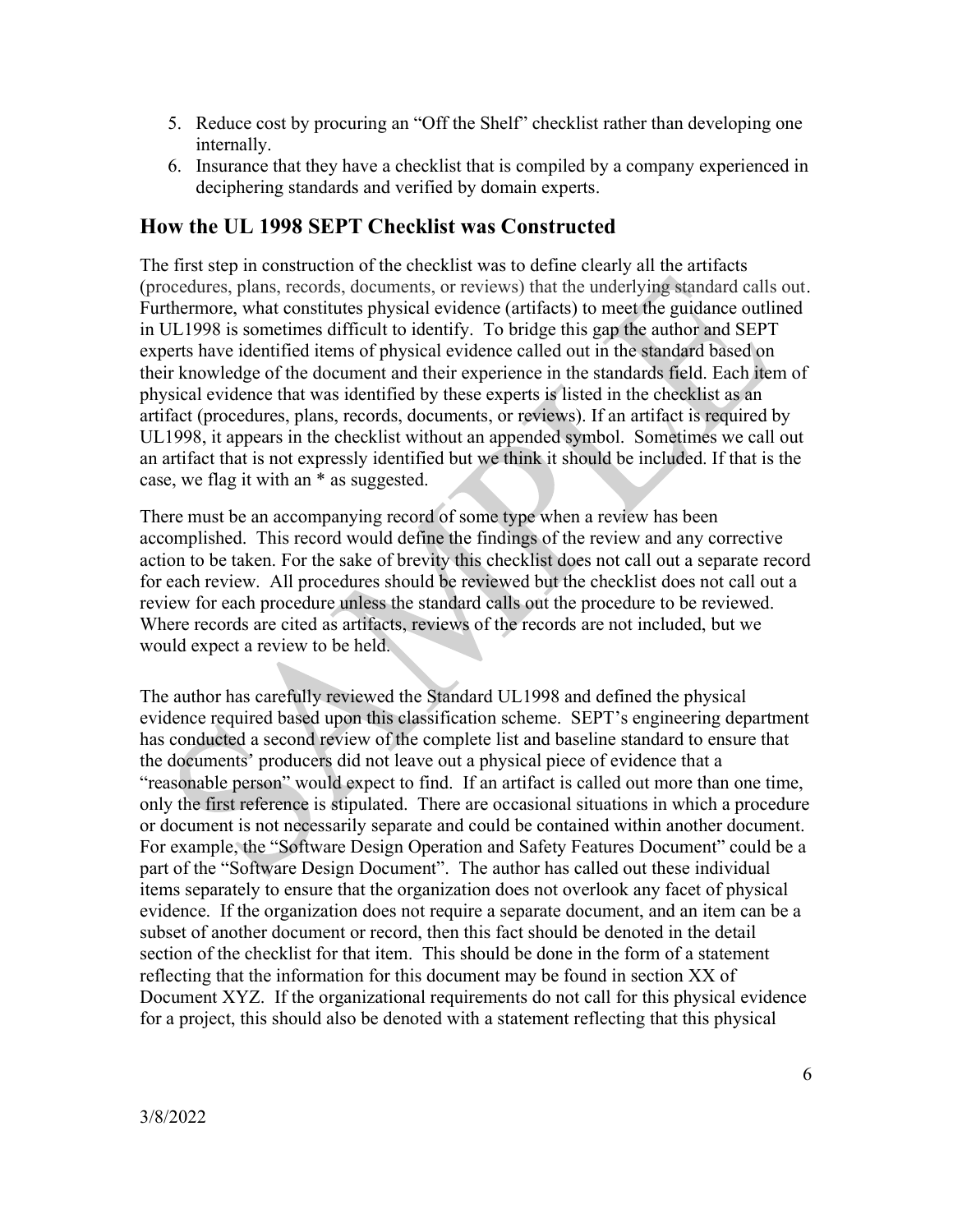evidence is not required and why. The reasons for the evidence not being required should be clearly presented in this statement. Further details on this step are provided in the Detail Steps section of the introduction. The size of these documents could vary from paragraphs to volumes depending upon the size and complexity of the project or business requirements.

The information was transferred into checklist tables, based on the type of product or evidence. In total, there are 208 artifacts identified by SEPT in the checklist, of which 69 are required and 139 suggested.

## Using the Checklist

When a company is planning to use UL1998 standard, the company should review the evidence checklist. If the company's present process does not address a UL1998 standard product, then the following question should be asked: "Is the evidence product required for the type of business of the organization?" If, in the view of the organization, the evidence is not required, the rationale should be documented and inserted in the checklist and quality manual. This rationale should pass the "reasonable person" rule. If the evidence is required, plans should be prepared to address the missing item(s).

#### Detail Steps

An organization should compare the proposed output of their organization against the checklist. In doing this, they will find one of five conditions that exist for each item listed in the checklist. The following five conditions and the actions required by these conditions are listed in the table below.

| <b>Condition</b>                                                                                                                                                                                         | <b>Action Required</b>                                                                                                                                                                     |
|----------------------------------------------------------------------------------------------------------------------------------------------------------------------------------------------------------|--------------------------------------------------------------------------------------------------------------------------------------------------------------------------------------------|
| The title of the documented evidence<br>specified by the checklist (document,                                                                                                                            | Record in checklist that the organization<br>is compliant.                                                                                                                                 |
| plan, etc.) <i>agrees</i> with the title of the                                                                                                                                                          |                                                                                                                                                                                            |
| evidence being planned by the<br>organization.                                                                                                                                                           |                                                                                                                                                                                            |
| 2. The title of the documented evidence<br>specified by the checklist (document,<br>etc.) <i>disagrees</i> with the title of the<br>evidence planned by the organization<br>but the content is the same. | Record in the checklist the evidence titles<br>the organization uses and record that the<br>organization is compliant, and the<br>evidence is the same although the title is<br>different. |
| 3. The title of the documented evidence<br>specified by the checklist (document,                                                                                                                         | Record in the checklist the title of the<br>evidence (document, etc.) in which this                                                                                                        |
| etc.) is <i>combined</i> with another piece of<br>evidence.                                                                                                                                              | information is contained.                                                                                                                                                                  |
| 4. The title of the documented evidence                                                                                                                                                                  | Record in the checklist that the evidence                                                                                                                                                  |
| specified by the checklist (document,                                                                                                                                                                    | is not required and the rationale for this                                                                                                                                                 |
| etc.) is not planned by the organization                                                                                                                                                                 | decision.                                                                                                                                                                                  |
| because it is not required.                                                                                                                                                                              |                                                                                                                                                                                            |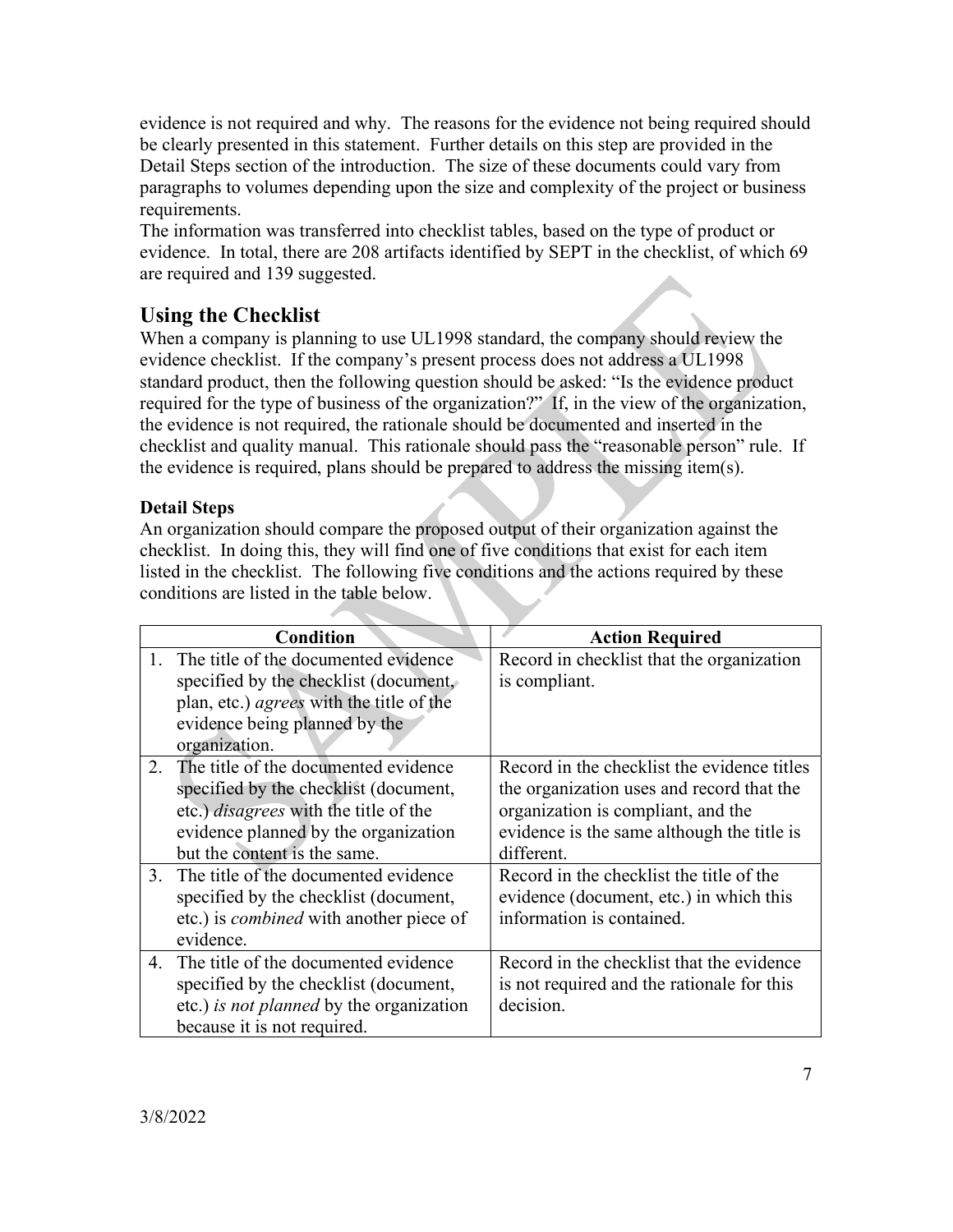| 5. The title of the documented evidence  | Record in the checklist when this        |
|------------------------------------------|------------------------------------------|
| called out by the checklist (document,   | evidence will be planned and reference a |
| etc.) is not planned by the organization | I plan for accomplishing the task.       |
| and <i>should be</i> planned by it.      |                                          |

#### Product Support

All reasonable questions concerning this checklist, or its use will be addressed by SEPT free of charge for 60 days from time of purchase, up to a maximum of 4 hours of consultation time.

#### Guarantees and Liability

Software Engineering Process Technology (SEPT) makes no guarantees implied or stated with respect to this checklist, and it is provided on an "as is" basis. SEPT will have no liability for any indirect, incidental, special, or consequential damages or any loss of revenue or profits arising under, or with respect to the use of this document.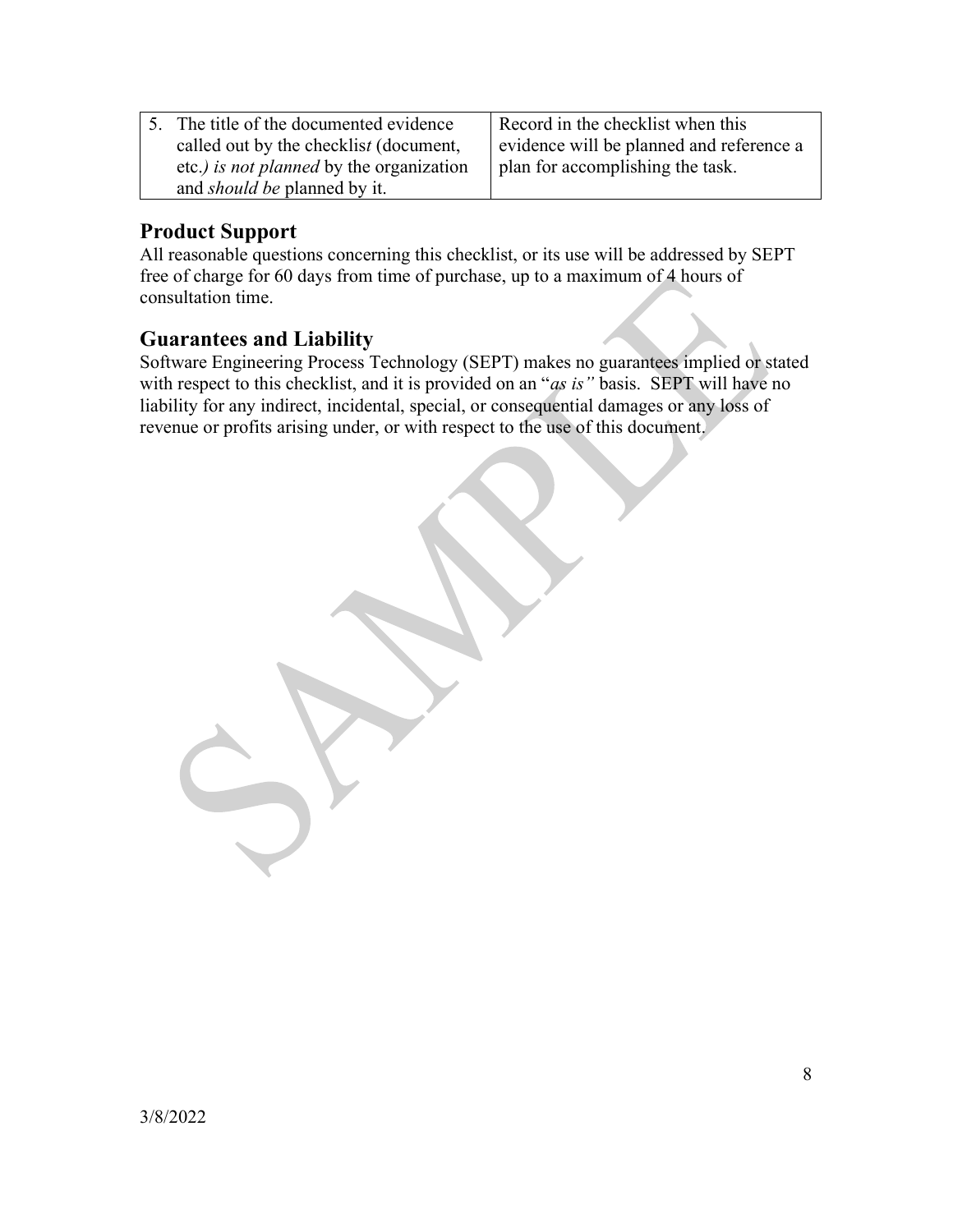Section 2 UL 1998 Evidence Products Checklist By Clause

| <b>UL 1998 CLAUSE NUMBER</b> | <b>PROCEDURES</b>          | <b>PLANS</b> | <b>RECORDS</b>           | <b>DOCUMENTS</b> | <b>REVIEWS</b>                    |
|------------------------------|----------------------------|--------------|--------------------------|------------------|-----------------------------------|
| and NAME                     |                            |              |                          |                  |                                   |
| 3 Risk Analysis              |                            |              |                          |                  |                                   |
| 3.1 Risk Analysis            | Risk Analysis<br>$\bullet$ |              | <b>Risk Analysis</b>     |                  | <b>Risk Analysis</b><br>$\bullet$ |
|                              | Procedure*                 |              | Records*                 |                  | Review*                           |
|                              |                            |              | Software                 |                  |                                   |
|                              |                            |              | Addresses                |                  |                                   |
|                              |                            |              | <b>Identified Risks</b>  |                  |                                   |
|                              |                            |              | Records*                 |                  |                                   |
| 3.2 Risk Analysis            |                            |              | Risk Analysis            |                  |                                   |
|                              |                            |              | <b>Based Upon</b>        |                  |                                   |
|                              |                            |              | Safety                   |                  |                                   |
|                              |                            |              | Requirements             |                  |                                   |
|                              |                            |              | for the                  |                  |                                   |
|                              |                            |              | Programmable             |                  |                                   |
|                              |                            |              | Component                |                  |                                   |
|                              |                            |              | Records*                 |                  |                                   |
|                              |                            |              |                          |                  | • Analysis of                     |
| $3.3$ Risk Analysis          |                            |              | Analysis of              |                  |                                   |
|                              |                            |              | Critical, Non-           |                  | Critical, Non-                    |
|                              |                            |              | critical and             |                  | critical and                      |
|                              |                            |              | Supervisory              |                  | Supervisory                       |
|                              |                            |              | Software                 |                  | Software                          |
|                              |                            |              | Sections                 |                  | Sections                          |
|                              |                            |              | Records*                 |                  | Review*                           |
| 3.4 Risk Analysis            |                            |              | Analysis of<br>$\bullet$ |                  | Analysis of<br>$\bullet$          |
|                              |                            |              | States or                |                  | States or                         |
|                              |                            |              | Transitions              |                  | Transitions                       |
|                              |                            |              | Capable of               |                  | Capable of                        |
|                              |                            |              | Resulting in a           |                  | Resulting in a                    |
|                              |                            |              | Risk Records*            |                  | Risk Review*                      |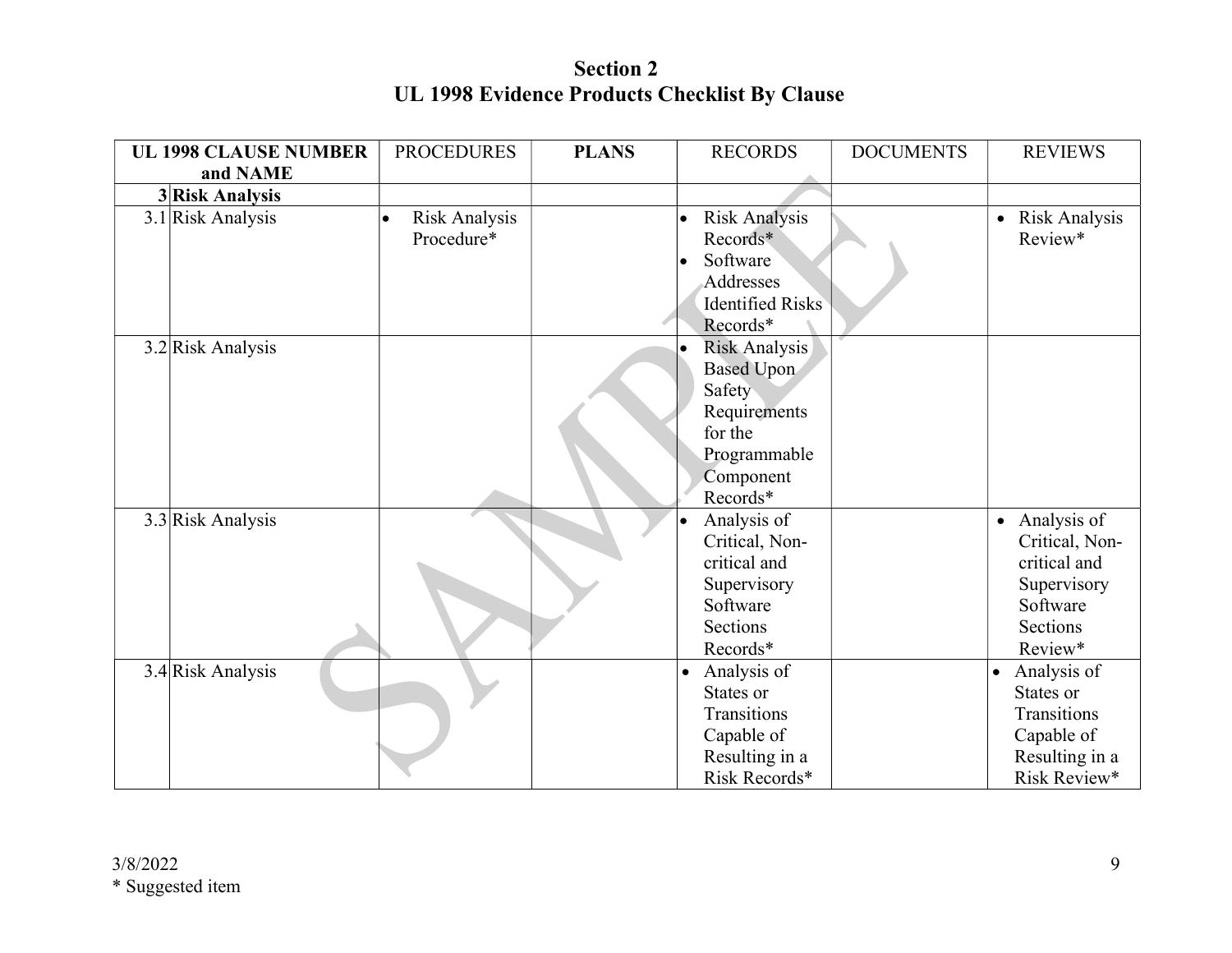Section 2 UL 1998 Evidence Products Checklist By Clause

| <b>UL 1998 CLAUSE NUMBER</b> | <b>PROCEDURES</b>     | <b>PLANS</b> | <b>RECORDS</b>       | <b>DOCUMENTS</b> | <b>REVIEWS</b> |
|------------------------------|-----------------------|--------------|----------------------|------------------|----------------|
| and NAME                     |                       |              |                      |                  |                |
| 4 Process Definition         |                       |              |                      |                  |                |
| 4.1 Process Definition       | Software<br>$\bullet$ |              |                      |                  |                |
|                              | Process               |              |                      |                  |                |
|                              | Activities            |              |                      |                  |                |
|                              | Procedure             |              |                      |                  |                |
| 4.2 Process Definition       |                       |              |                      |                  |                |
| 4.3 Process Definition       |                       |              | Traceability of      |                  |                |
|                              |                       |              | <b>Risk Analysis</b> |                  |                |
|                              |                       |              | to                   |                  |                |
|                              |                       |              | Programmable         |                  |                |
|                              |                       |              | Component and        |                  |                |
|                              |                       |              | Software             |                  |                |
|                              |                       |              | Requirements         |                  |                |
|                              |                       |              | Specification        |                  |                |
|                              |                       |              | Records              |                  |                |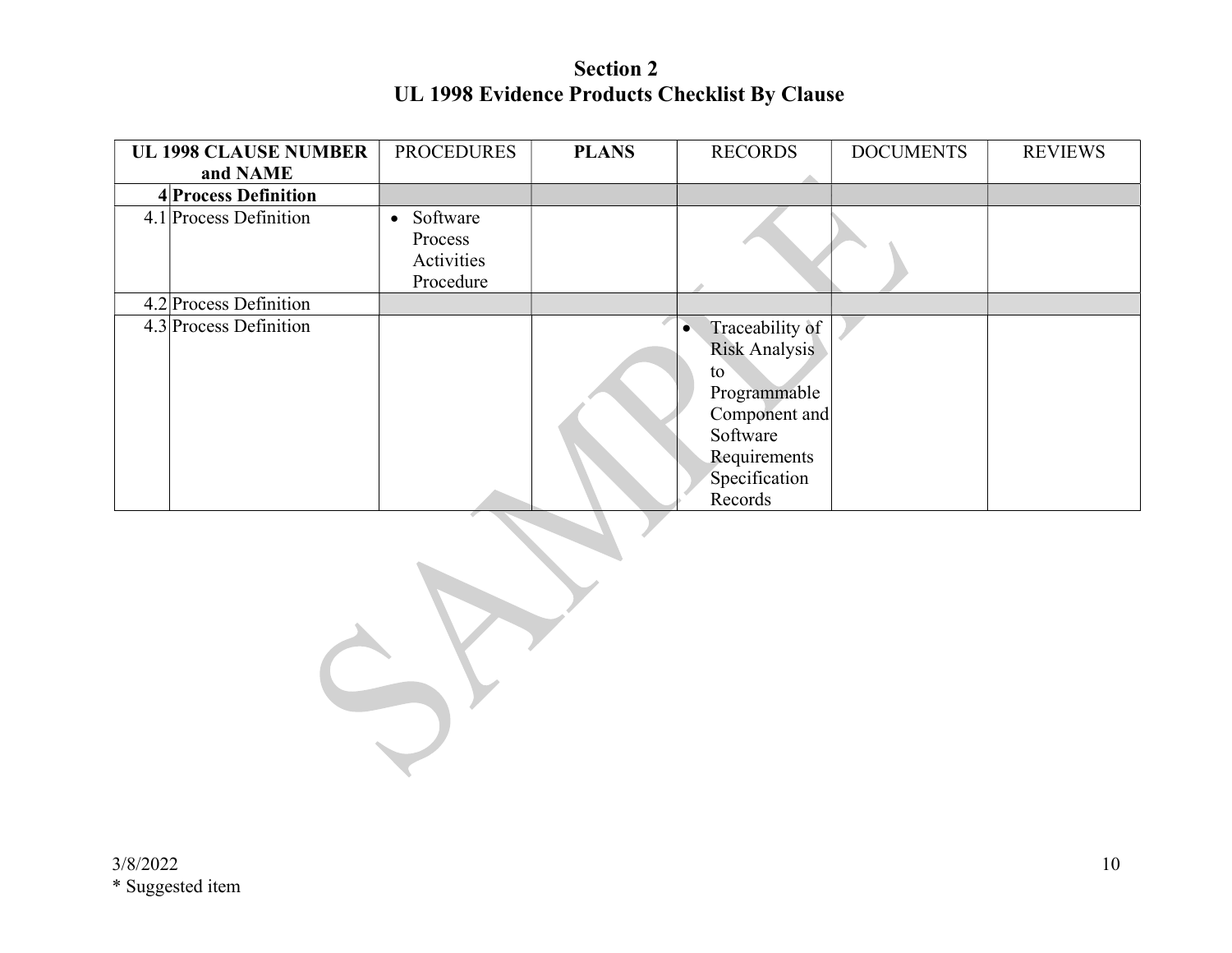Section 2 UL 1998 Evidence Products Checklist By Clause

| <b>UL 1998 CLAUSE NUMBER</b> | <b>PROCEDURES</b> | <b>PLANS</b> | <b>RECORDS</b>         | <b>DOCUMENTS</b> | <b>REVIEWS</b> |
|------------------------------|-------------------|--------------|------------------------|------------------|----------------|
| and NAME                     |                   |              |                        |                  |                |
| 4.4 Process Definition       | • Software        |              | Software<br>$\bullet$  |                  |                |
|                              | Process           |              | Process Activity       |                  |                |
|                              | Activity          |              | Transition in          |                  |                |
|                              | Transition in     |              | Consideration of       |                  |                |
|                              | Consideration     |              | Safety-Related         |                  |                |
|                              | of Safety         |              | Requirements           |                  |                |
|                              | Related           |              | for the                |                  |                |
|                              | Requirements      |              | Programmable           |                  |                |
|                              | for the           |              | Component              |                  |                |
|                              | Programmable      |              | Records                |                  |                |
|                              | Component         |              |                        |                  |                |
|                              | Procedure*        |              |                        |                  |                |
| 4.5 Process Definition       |                   |              | Software               |                  |                |
|                              |                   |              | Process                |                  |                |
|                              |                   |              | <b>Activities Work</b> |                  |                |
|                              |                   |              | Products List          |                  |                |
|                              |                   |              | Records                |                  |                |
| 4.6 Process Definition       |                   |              | Software               |                  |                |
|                              |                   |              | Process Activity       |                  |                |
|                              |                   |              | Supporting             |                  |                |
|                              |                   |              | Communication          |                  |                |
|                              |                   |              | of Issues              |                  |                |
|                              |                   |              | Impacting              |                  |                |
|                              |                   |              | Safety-Related         |                  |                |
|                              |                   |              | Functioning for        |                  |                |
|                              |                   |              | the                    |                  |                |
|                              |                   |              | Programmable           |                  |                |
|                              |                   |              | Component              |                  |                |
|                              |                   |              | Records                |                  |                |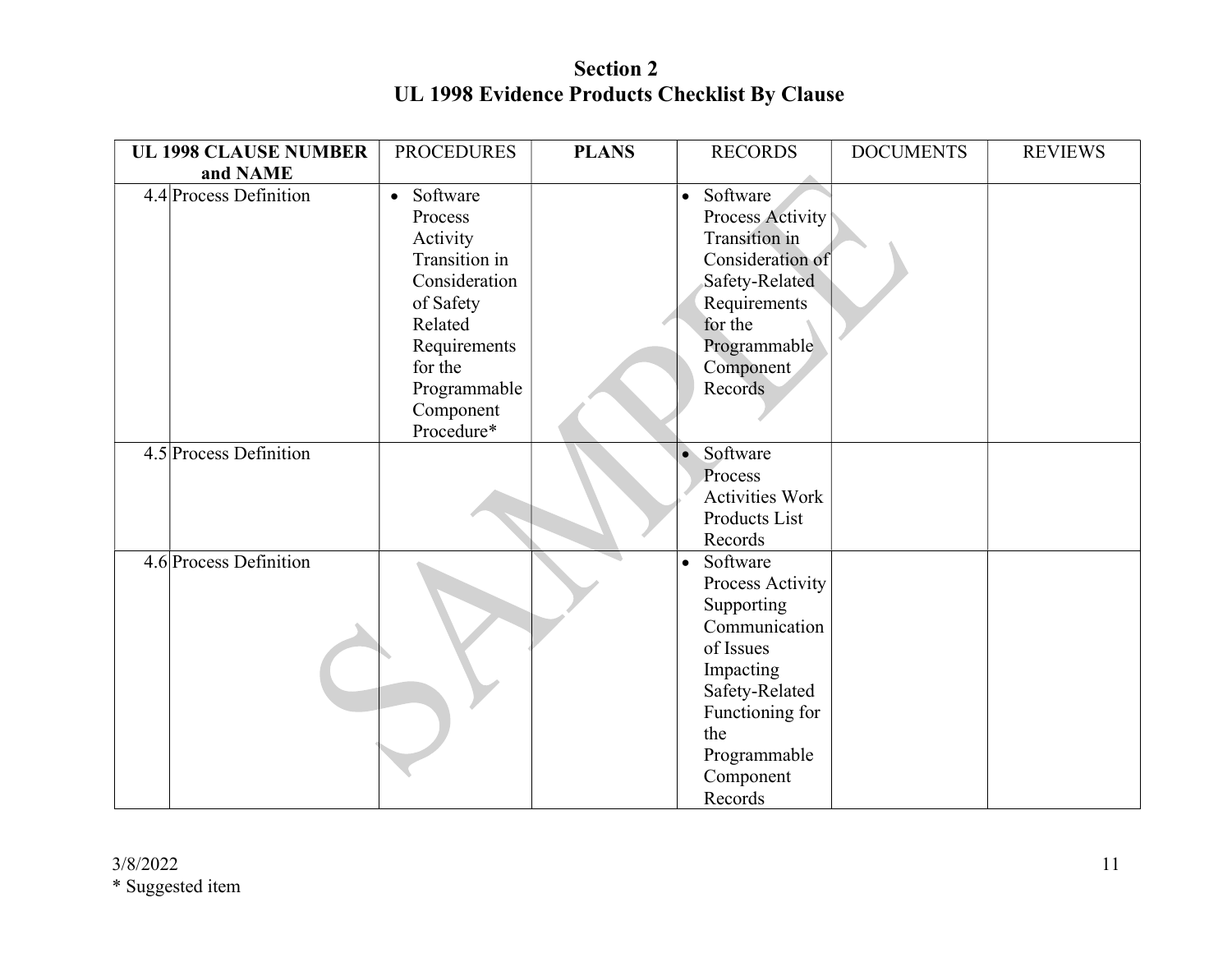Section 2 UL 1998 Evidence Products Checklist By Clause

| <b>UL 1998 CLAUSE NUMBER</b> | <b>PROCEDURES</b> | <b>PLANS</b> | <b>RECORDS</b>        | <b>DOCUMENTS</b> | <b>REVIEWS</b> |
|------------------------------|-------------------|--------------|-----------------------|------------------|----------------|
| and NAME                     |                   |              |                       |                  |                |
| 4.7 Process Definition       |                   |              | <b>Safety Related</b> |                  |                |
|                              |                   |              | Requirements          |                  |                |
|                              |                   |              | Traceability          |                  |                |
|                              |                   |              | Matrix                |                  |                |
|                              |                   |              | (Throughout)          |                  |                |
|                              |                   |              | Processes)            |                  |                |
|                              |                   |              | <b>Report Records</b> |                  |                |
| 4.8 Process Definition       | • Software        |              |                       |                  |                |
|                              | Verification,     |              |                       |                  |                |
|                              | Validation and    |              |                       |                  |                |
|                              | Testing           |              |                       |                  |                |
|                              | Activities        |              |                       |                  |                |
|                              | (Addressing       |              |                       |                  |                |
|                              | Errors at their   |              |                       |                  |                |
|                              | Source)           |              |                       |                  |                |
|                              | Procedure*        |              |                       |                  |                |